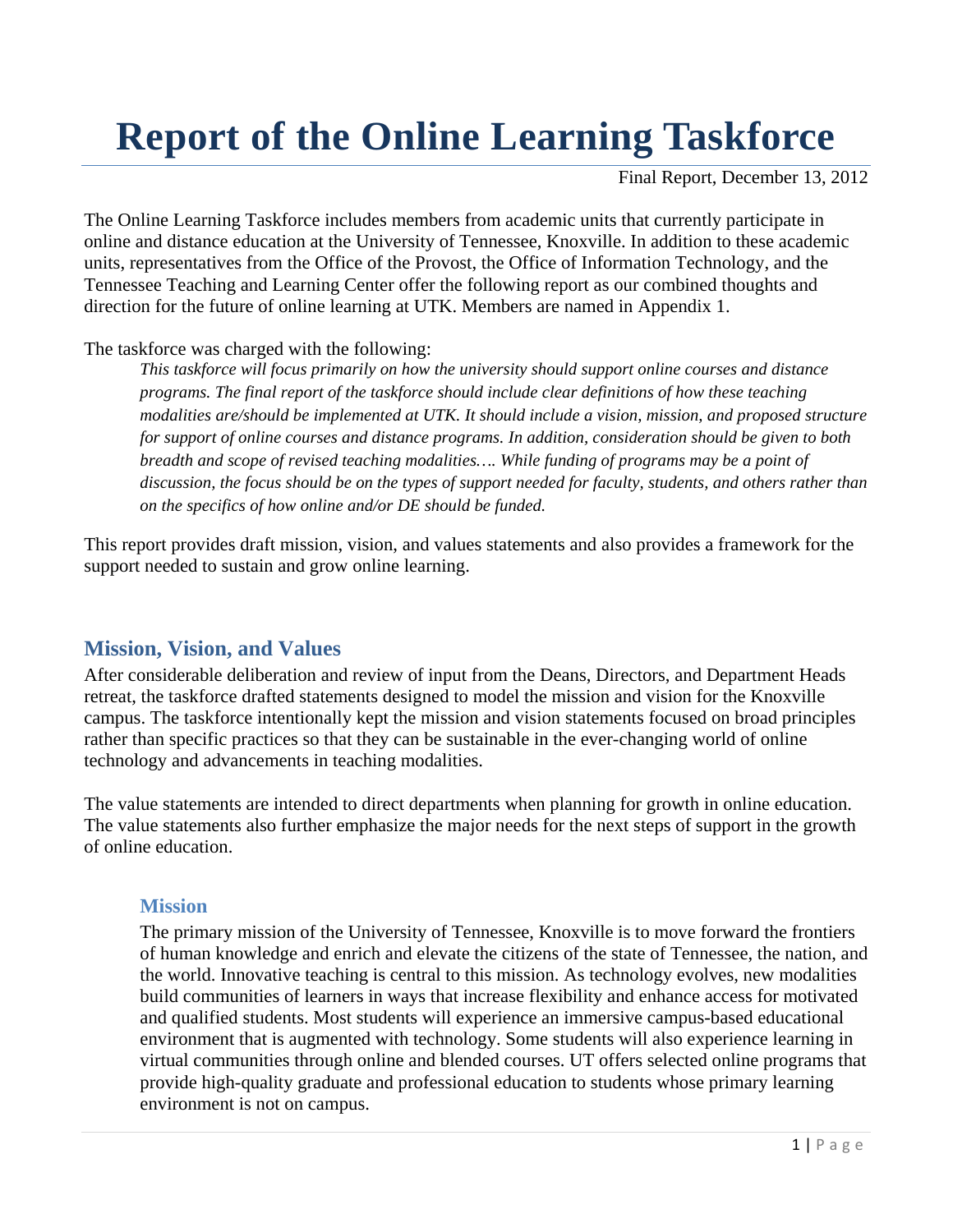#### **Vision**

Aligned with the Vision of the University we embrace a three-part vision: Value creation, Original ideas, and Leadership.

*Value creation* by providing educational opportunities in areas that support the growing needs of the state, region, country, and world taught by top faculty and professionals while expanding the boundaries of our campus.

*Original ideas* that advance teaching, research, and service through non-traditional methods. Committed and diverse faculty members explore new methods in educational delivery and interact with students in ways that move higher education into the twentyfirst century.

*Leadership* in enhancing the UT name and experience by using innovative teaching modalities. We strive for leadership in the use of technology to expand learning inside and outside the classroom for both on-campus and off-campus students.

#### **Value Statements:**

In online education we at UT value:

- Quality and accountability of the educational experience.
- Consideration for diversity; including people of all races, creeds, ethnicities, genders, sexual orientations, gender identities, physical abilities, and socioeconomic groups.
- Flexibility in offerings and presentation of courses and programs.
- Excellent service and support for the students, faculty, and staff.
- Maintaining and following established best practices for developing and delivering online instruction.\*
- Appropriate assessment of educational opportunities and the value added to the student experience.
- Wise management of institutional resources and offering programs and courses that support a growing need both internally and externally.
- Maintaining the "UT Experience" for undergraduate students.

\*Appendix 2 provides a link to a Best Practices document was developed prior to the work of the current taskforce and has been vetted by a broad spectrum of campus constituencies. Appendix 2 also includes a link to a glossary of key terms related to online learning that has had similar campus-wide review.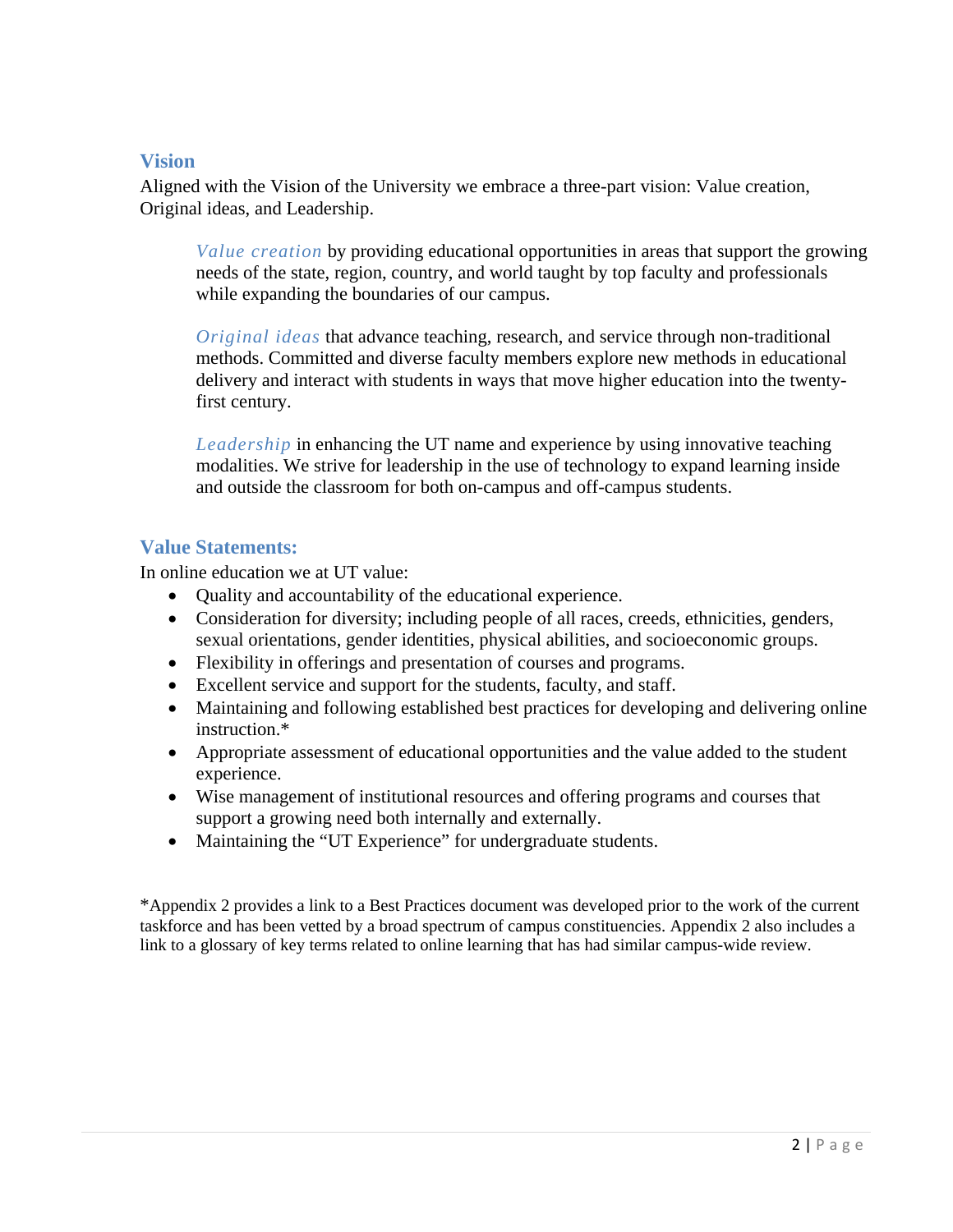# **Summary of Support Needs**

Table 1 summarizes support needs identified by the taskforce. The summary of student needs focus primarily on students who are not on campus.

| <b>SUPPORT NEEDS</b>                                                                                                                      |                           |               |                           |  |
|-------------------------------------------------------------------------------------------------------------------------------------------|---------------------------|---------------|---------------------------|--|
| 1) Faculty and Departmental Needs                                                                                                         | <b>EXISTS</b>             | <b>EXPAND</b> | <b>NEED</b>               |  |
| Clear policies and procedures for development and approval of<br>a)<br>online programs and courses                                        |                           | X             |                           |  |
| Tools and processes for determining appropriateness of<br>b)<br>course/program offerings                                                  |                           |               | X                         |  |
| Training and development support - including possible<br>c)<br>certification program(s)                                                   |                           | X             |                           |  |
| Technical support for teaching – need to stay current<br>d)                                                                               | $\boldsymbol{\mathrm{X}}$ |               |                           |  |
| Assistance with assessing student learning and learner<br>e)<br>outcomes                                                                  |                           | X             |                           |  |
| Proctoring of assessments<br>f                                                                                                            |                           |               | $\boldsymbol{\mathrm{X}}$ |  |
| Tools for quality assessment of course (See Appendix 2)<br>g)                                                                             | X                         |               |                           |  |
| Process and procedures for quality assessment of courses and<br>h)<br>programs                                                            |                           |               | X                         |  |
| Clarity of intellectual property issues<br>$\mathbf{i}$                                                                                   |                           |               | $\mathbf X$               |  |
| i)<br>Website that offers faculty a one-stop service center for online<br>teaching (possibly part of a larger faculty one- stop web site) |                           |               | X                         |  |
| Clearly defined and implemented model for funding of online<br>$\bf k$<br>courses and programs                                            |                           | X             |                           |  |
| 2) Student Needs (Particularly for students who are not on campus)                                                                        |                           |               |                           |  |
| Support for transactions with the university $(e.g., \text{ bursar,}$<br>a)<br>registrar, financial aid)                                  |                           |               | X                         |  |
| Library support<br>b)                                                                                                                     | X                         |               |                           |  |
| Assessment of readiness to learn online<br>C)                                                                                             |                           | X             |                           |  |
| Academic advising guidelines for online programs<br>d)                                                                                    |                           |               | X                         |  |
| Mentoring and career services guidelines<br>e)                                                                                            |                           |               | X                         |  |
| Disability services<br>f)                                                                                                                 |                           | X             |                           |  |
| <b>Tutoring Services</b><br>g)                                                                                                            |                           |               | X                         |  |
| Bookstore<br>h)                                                                                                                           | X                         |               |                           |  |
| Tech Support including test flights<br>i)                                                                                                 | X                         |               |                           |  |
| Clarity of labeling and expectations regarding course modality<br>$\mathbf{j}$<br>(including technology requirements)                     |                           | X             |                           |  |
| Ability to participate in "academic virtual communities"<br>$\bf k$ )                                                                     |                           | $\mathbf X$   |                           |  |
| Ability to participate in the "UT Experience"<br>$\vert$                                                                                  |                           | X             |                           |  |
| m) Web site that clearly defines online offerings and processes                                                                           |                           |               | $\mathbf X$               |  |

*Table 1: Summary of Support Needs*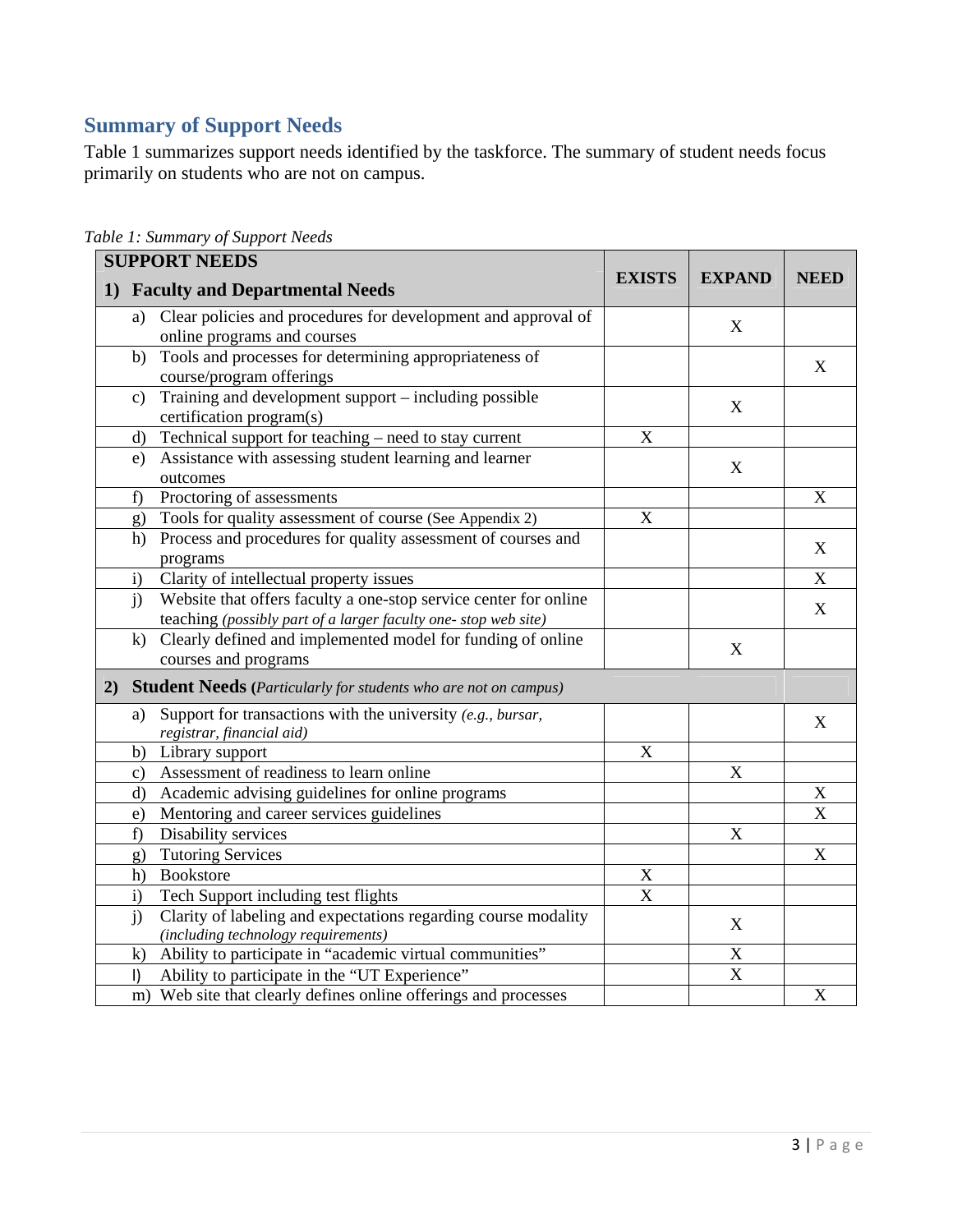# **Support Needs Detailed**

The following narrative provides more detail on items in the Table 1. The taskforce believes that the items marked as "Exists" are currently in place and meeting existing needs. Items marked "Expand" already exist but need to be expanded and those marked "Need" exist minimally if at all. Numbers in the narrative below refer to numbers in Table 1.

#### **Exists**

The taskforce believes technical support for teaching  $(1d)$ , and tools for quality assessment  $(1g)$ are currently being met. The best practices document referenced in Appendix 2 is an excellent tool developed by a former UT taskforce that represents an in depth assessment of best practices in online education. Both of these areas of faculty support must be kept current and we have resources in OIT committed to meeting this need.

Three areas of student support are also currently met. Offerings from the library (2b) include research support and the continued support of document scanning and delivery services. The book store (2h) has created an online marketplace for textbooks including E-text books. OIT and the help desk provide good technical support for students (2i) including the program of test flights for BlackBoard. Again, it will be important to continue to monitor these service areas to make sure they continue to meet demand.

## **Expand: Faculty**

Some areas of service to faculty exist, but not at the full level needed. One of the highest priorities is for more clarity of policies and procedures (1a) for development and approval of online programs and courses. The decisions for changing the teaching modality should originate with the department and instructor. However, creation of a group of policy documents clearly outlining the procedures for developing programs and courses should be considered. Included in these documents should be a set of guiding principles and instructions for obtaining approval for offering online courses. Approval should include approval processes for state, regional, and professional accreditation.

Some training and development support (1c) currently exists in the form of a summer teaching institute and a variety of training programs provided by OIT and the TennTLC. ITC currently has seven instructional designers – some of whom also do other IT work. However all training programs and resources should be expanded and promoted to faculty and departments. Consideration should also be given for formal certification programs and development of faculty learning communities and mentorship programs for faculty involved in online learning.

Assistance with assessing student learning and student learning outcomes (1e) is something that should happen on all levels of teaching. Both the ITC and the TennTLC have provided support for faculty who are developing assessment tools, but faculty need additional assistance in developing appropriate student outcomes and student assessments. Professors should be working on developing assessments that test higher levels of learning beyond simple recall from multiple choice exams. Expansion in this area will also allow for a smaller need for proctored examinations. While proctored exams should not be avoided and are discussed more in depth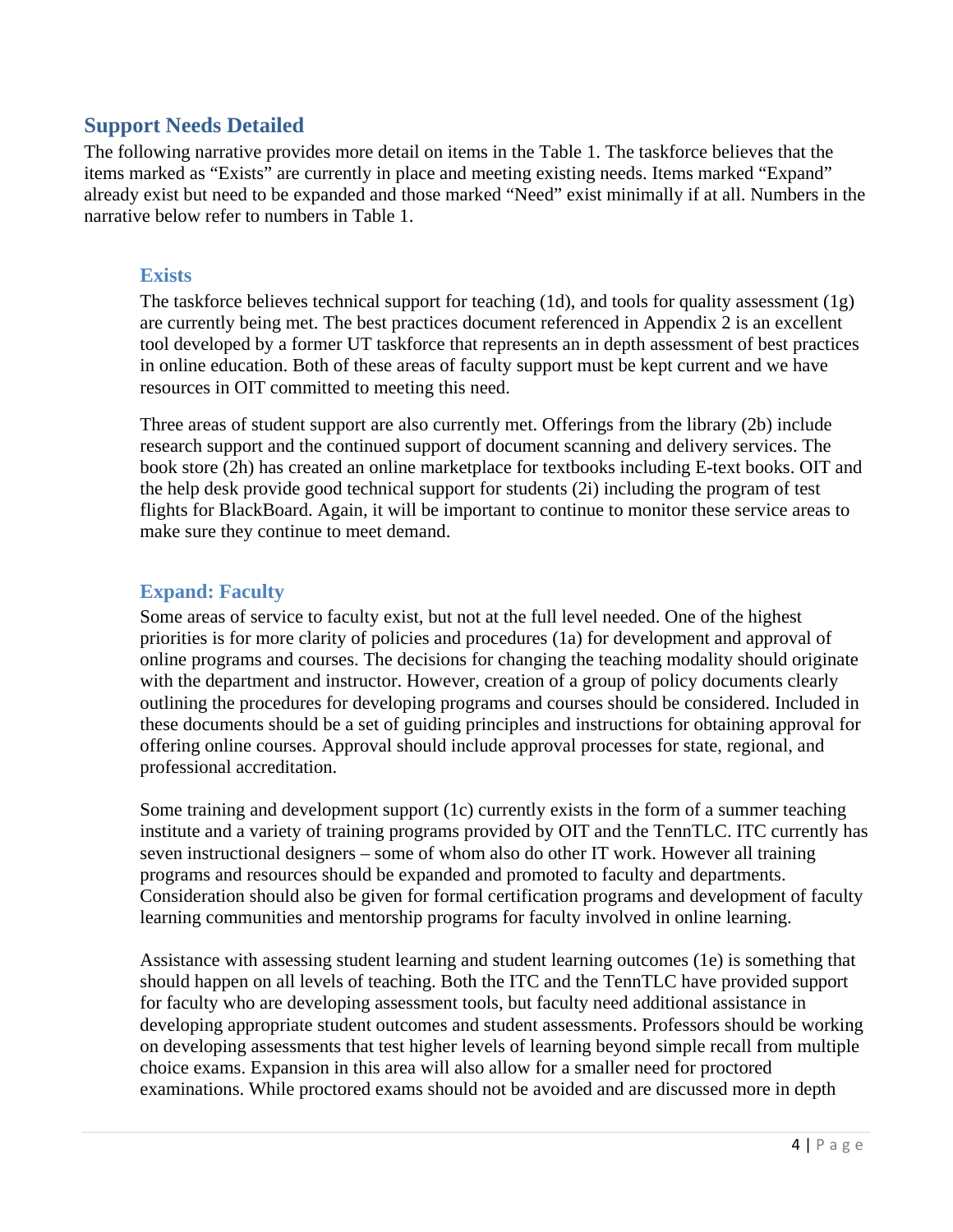below, there is some recognition that testing higher levels of learning is a way to combat opportunities for plagiarism and cheating.

Currently, academic units receive 50% return of tuition generated for programs that offer full programs to students who are not on campus. That return is only for students who take all of their coursework via online modalities. Those students pay a DE fee in lieu of some of the campus-based fees paid by on-campus students. This model is not well understood. It also needs to be refined to reflect current realities of online education (1k).

#### **Expand: Students**

Student needs that require some expansion begin with an assessment for online readiness of students (2c). Some departments currently offering distance education use such a tool, but many do not. Some students are more likely to succeed in an online environment than other students and assessments should be implemented to help our students determine if an online environment is right for them. In addition expansion of minimum technological requirements should be considered and promoted with students and faculty. This could also include providing support for students and faculty to gain access to the latest in technological tools.

Consideration for students with disabilities (2f) is a high priority in the needs expansion category. This consideration will require a change in mindset among the faculty and a need for additional support and resource from the university. As online programs and courses expand it is increasingly important to include ODS in early development conversations to allow for proper support mechanisms to be in place on the front end when students need them. ODS currently works with faculty who are developing online programs, but too often they are called in very late in the process – often only when a student with special needs enrolls.

We currently have minimal, and often confusing, labeling of online courses (2j). Clarity is needed on course modality in both the catalog and timetable. Expansion in this area will allow for students to know what kind of courses they are signing up for and for those students who need online courses to easily find the courses they need. It will also clarify technology requirements as appropriate.

Consideration should be given to providing support for developing academic virtual communities (2k) that are related to online courses and programs. Many of these are created by the students, but in some cases a platform and a location for creating these communities is necessary. It is the recommendation of this taskforce that support for these virtual communities should begin with the faculty but should ultimately be monitored, developed, and controlled by the students. This will allow for these communities to develop without fear of retribution from university administration.

In addition to academic virtual communities, more access should be available to distance students for activities that make up the "UT Experience" (2l). This includes online streaming of guest lectures, concerts, sporting events, or other campus experiences. This already exists for the larger campus events and campus media vehicles also have a strong online presence. This taskforce would like these opportunities to be expanded. We also suggest some student activities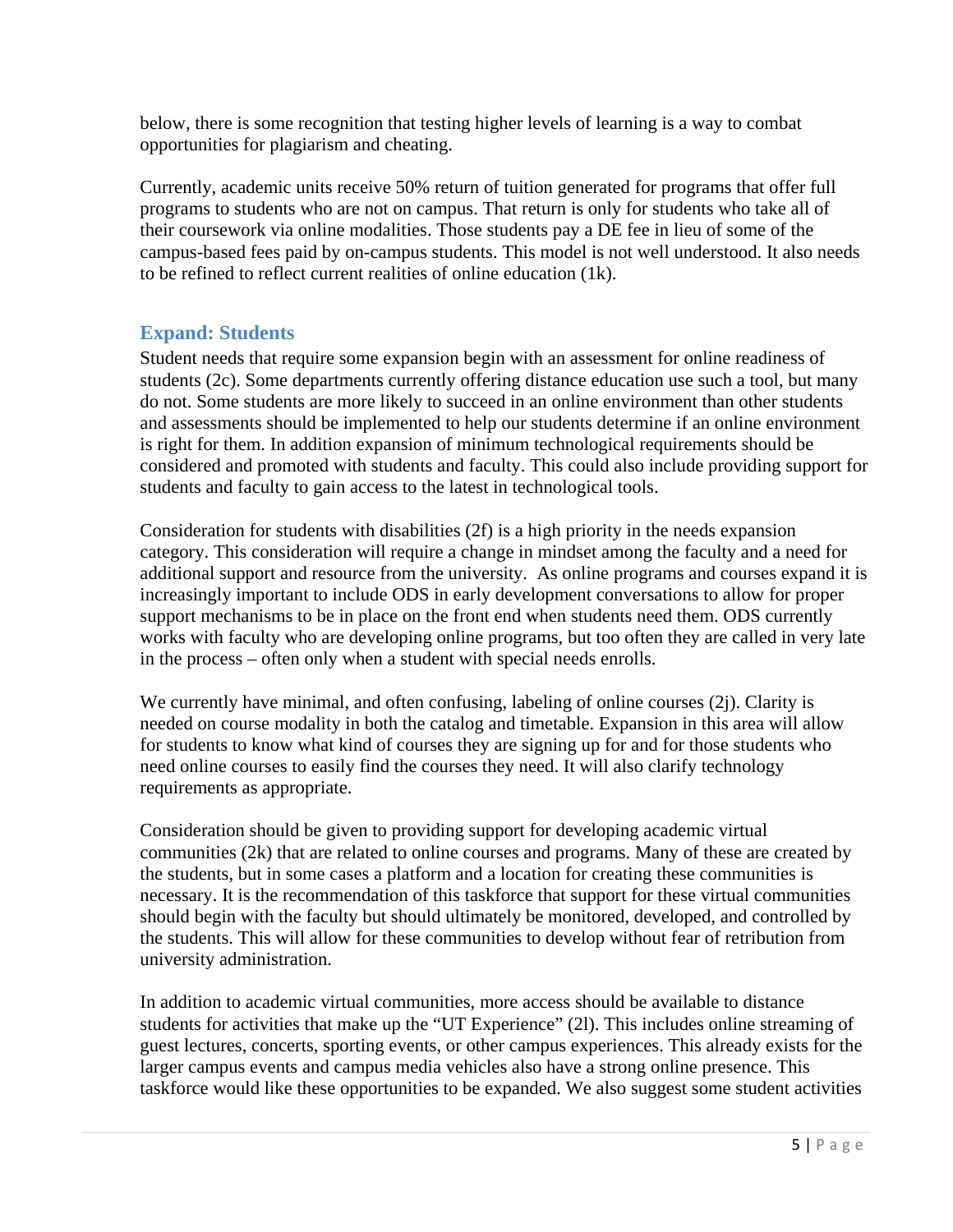should encourage connections between distance students and on-campus students. This could be through interactive discussion groups, or any other means to allow online students to feel that they are participating in the "UT Experience."

# **Needed: Faculty**

*Tools and processes for determining appropriateness of program/course offering* (1b) Programs need more support for making appropriate decisions about when and how to offer programs and courses online. This should include support for market research and continued support for the Best Practices document supplied in Appendix 2. Included in this effort is a need for accurate and timely data demonstrating a need for certain courses to move to an online modality. Through this support departments will be capable of making decisions that support university goals for relieving bottlenecks and supporting the needs of the university community.

#### *Proctoring of assessments* (1f)

Efforts and processes to combat plagiarism and cheating need to be developed, implemented, and provided to faculty. Administrative support for proctoring of assessments is a high-level need for many areas and should be studied further. Many administrative models exist but investigation into these is beyond the scope of this taskforce.

#### *Process and procedures for quality assessment of courses and programs* (1h)

A plan for quality assessment for all teaching needs to be developed. A separate taskforce is working on suggested enhancements for review of teaching that should apply to all learning environments. However, because of the unique nature of online learning and the resources needed to develop an online program, quality assessment that focuses specifically on technologyenhanced learning modalities is strongly encouraged. A variety of assessment models exist and should be studied further. This assessment should be modeled on the peer review process that already exists in other areas of academe, and should be implemented for all programs new and old.

#### *Clarity of intellectual property issues* (1i)

Clear policies on intellectual property in relation to online courses and online learning modules needs to be developed by the General Counsel's office in cooperation with the faculty senate.

#### *Website that offers faculty a one-stop service center for online teaching* (1j)

A singular portal for faculty using online learning modalities should be developed. This may be a part of a larger faculty one-stop website. This portal should also be a source for frequently asked questions, and a source for listing online courses and program offerings. It should also include a section for faculty to share ideas about online teaching.

#### **Needed: Students**

#### *Support for Transactions with the University* (2a)

The new One-Stop student services center will need to support students that are unable to come to campus. This office should consider developing methods of support that match the needs of our online students, including live chat, video support, and extended hours to support the flexible schedule of online students.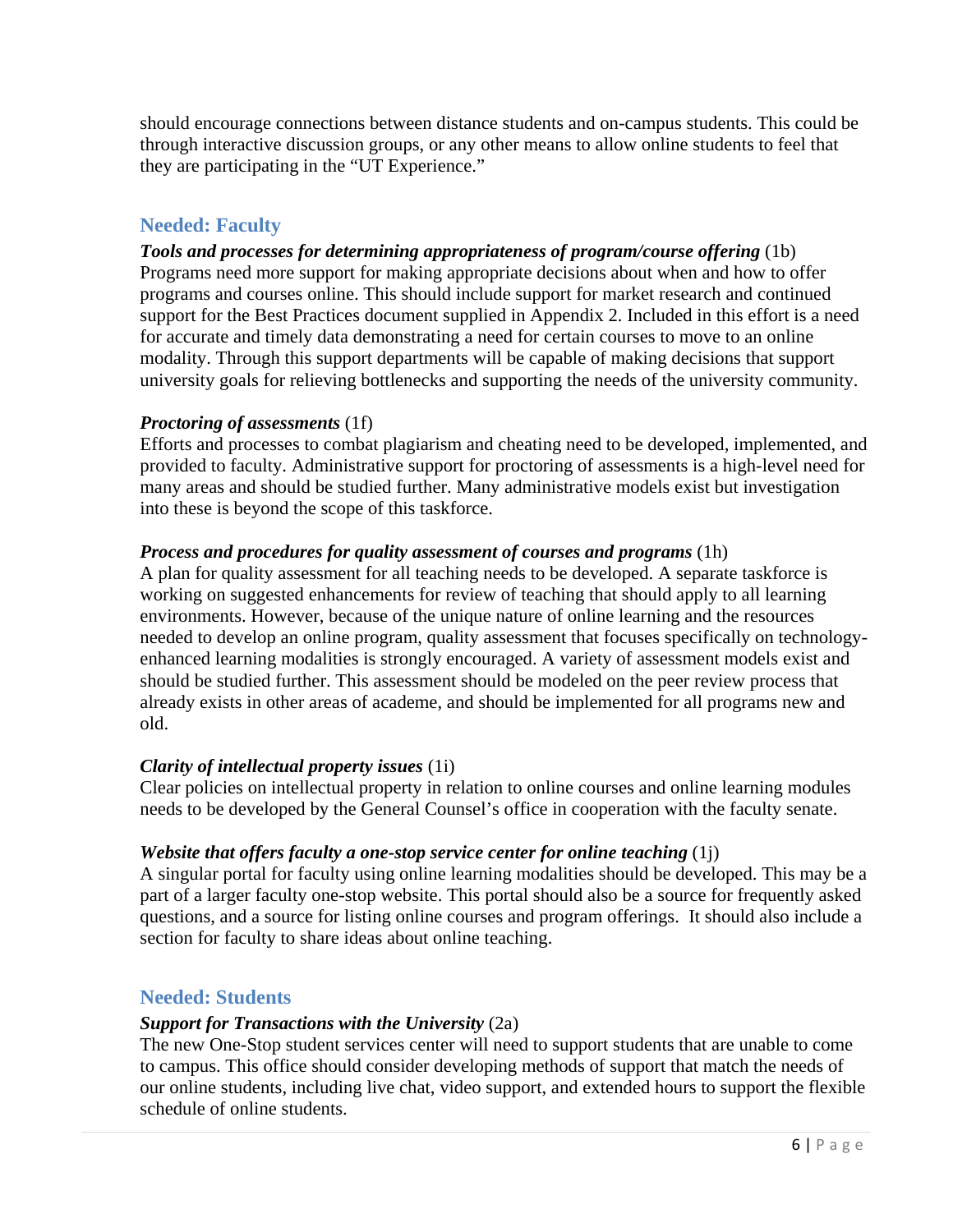#### *Academic Advising Guidelines for Online Programs* (2d)

Because most programs will be taught at the graduate level, guidelines for faculty advising need to be developed so faculty and students will understand the requirements and necessary support online and distance students will require. In addition current undergraduate advising needs to support students that are at a distance from the university for short periods of time. Advisors also need to learn to work with students to help them if an online course would be better than taking an on campus course.

#### *Mentoring and Career Service Guidelines* (2e)

Similar to supporting students in academic advising, faculty and career services should work together to provide career support for online and distance students. This may require adjustment of the current fee structure to provide this support.

#### *Tutoring Services* (2g)

This includes the need for developing tutoring support for students taking both graduate and undergraduate online courses. Tutoring services should work towards providing support in a medium that works with online students. Adjustment of the current fee structure may be required to provide this support.

#### *Website that Clearly Defines Online Offerings and Processes* (2m)

This should be included with the faculty website for online processes. In addition a simple search tool should be developed for students to discover courses that are offered online. Web tools should also help market existing programs.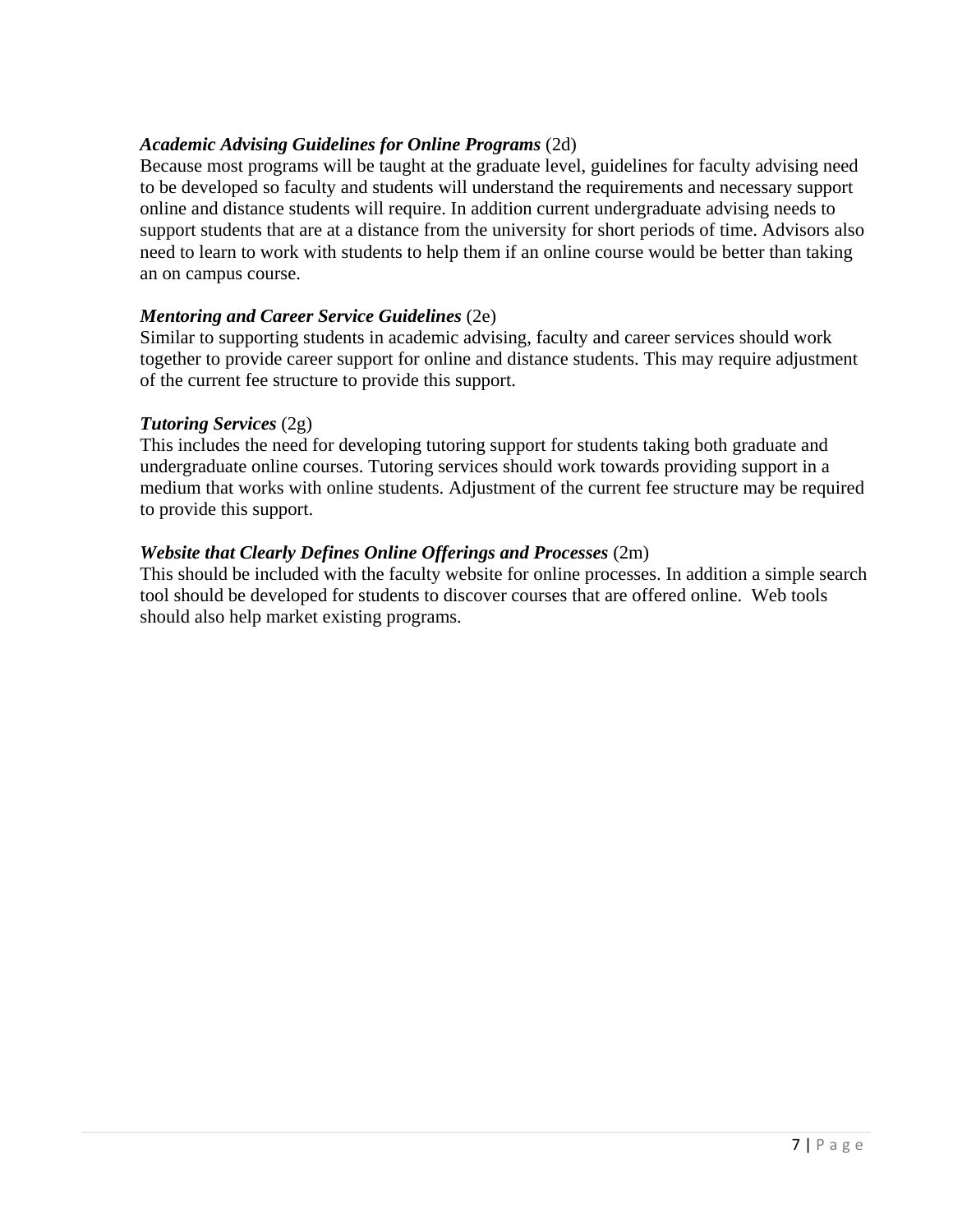# **Recommendations**

Table 2 provides a summary of recommendations for next steps in moving forward with enhancement of online courses and programs at the University of Tennessee.

| What                                                                                                                                                     | <b>Who</b>                                                                                                                                                                                                          | When                                  |
|----------------------------------------------------------------------------------------------------------------------------------------------------------|---------------------------------------------------------------------------------------------------------------------------------------------------------------------------------------------------------------------|---------------------------------------|
| Review Mission, Vision, and Values and<br>seek input. If changes are suggested, review<br>those with the taskforce to finalize language.                 | Share these with the following groups:<br><b>Faculty Senate</b><br>Graduate and Undergraduate councils<br>Academic Deans and Department Heads<br>Representative student groups<br>Administrative and support groups | Fall 2012 and<br>early spring<br>2013 |
| Develop a plan to communicate better about<br>existing services in support of technology-<br>enhanced programs.                                          | Vice Provost for Academic Affairs and<br>Coordinator of Online Programs with input<br>from online taskforce.                                                                                                        | Fall 2012 and<br>early spring<br>2013 |
| Continue to develop services noted in the<br>"expand" column of Table 1 and<br>communicate more effectively about those<br>services as well.             | Vice Provost for Academic Affairs and<br>Coordinator of Online Programs with input<br>from online taskforce.                                                                                                        | Fall 2012 and<br>early spring<br>2013 |
| Hire a Director of Online Programs,<br>reporting direction to the Provost's office, to<br>assist with prioritization and development of<br>all services. | Taskforce serves as search committee for<br>new position.                                                                                                                                                           | Spring 2013                           |
| Refine, clarify, and communicate about<br>funding model for online programs.                                                                             | Provost office and office of the Vice<br><b>Chancellor</b> for Finance and Administration                                                                                                                           | Summer 2013                           |
| Hire administrative support staff person for<br>the director of online programs                                                                          | Director of Online Programs                                                                                                                                                                                         | Fall 2014                             |
| Make recommendations to hire additional<br>staff in online office and/or related areas<br>(e.g., TennTLC, ITC, ODS) as needed                            | Director of Online Programs                                                                                                                                                                                         | TBD                                   |

*Table 2: Recommendations*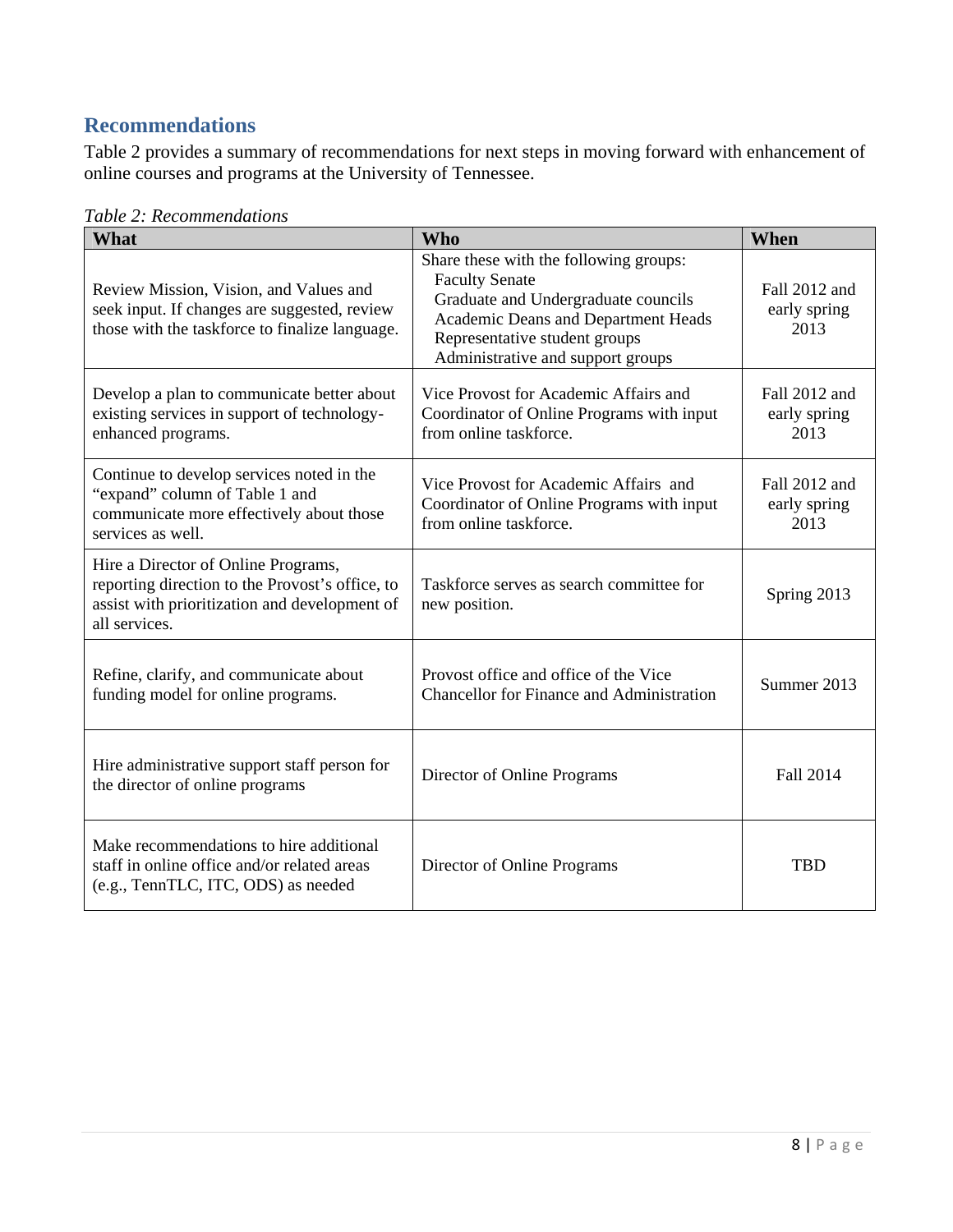# *Appendix 1: Taskforce Members*

| <b>Member</b>                 | Department/College                                                      |
|-------------------------------|-------------------------------------------------------------------------|
| Suzie Allard                  | Information Sciences/College of Communication & Information             |
| <b>Chuck Collins</b>          | Mathematics/College of Arts & Sciences                                  |
| <b>Sherry Cummings</b>        | Social Work/College of Social Work, Nashville                           |
| Jean Derco                    | Office of Information Technology                                        |
| Wes Hines                     | Nuclear Engineering/College of Engineering                              |
| <b>Sally McMillan (Chair)</b> | <b>Vice Provost for Academic Affairs</b>                                |
| Taimi Olsen                   | Tennessee Teaching & Learning Center                                    |
| Tami Wyatt                    | College of Nursing                                                      |
| Lisa Yamagata-Lynch           | Instructional Technology/College of Education, Health, & Human Sciences |
| <b>Jason Smethers</b>         | Office of the Provost                                                   |

*Minutes recorded by: Mindy Koon, Administrative Coordinator for Sally McMillan*